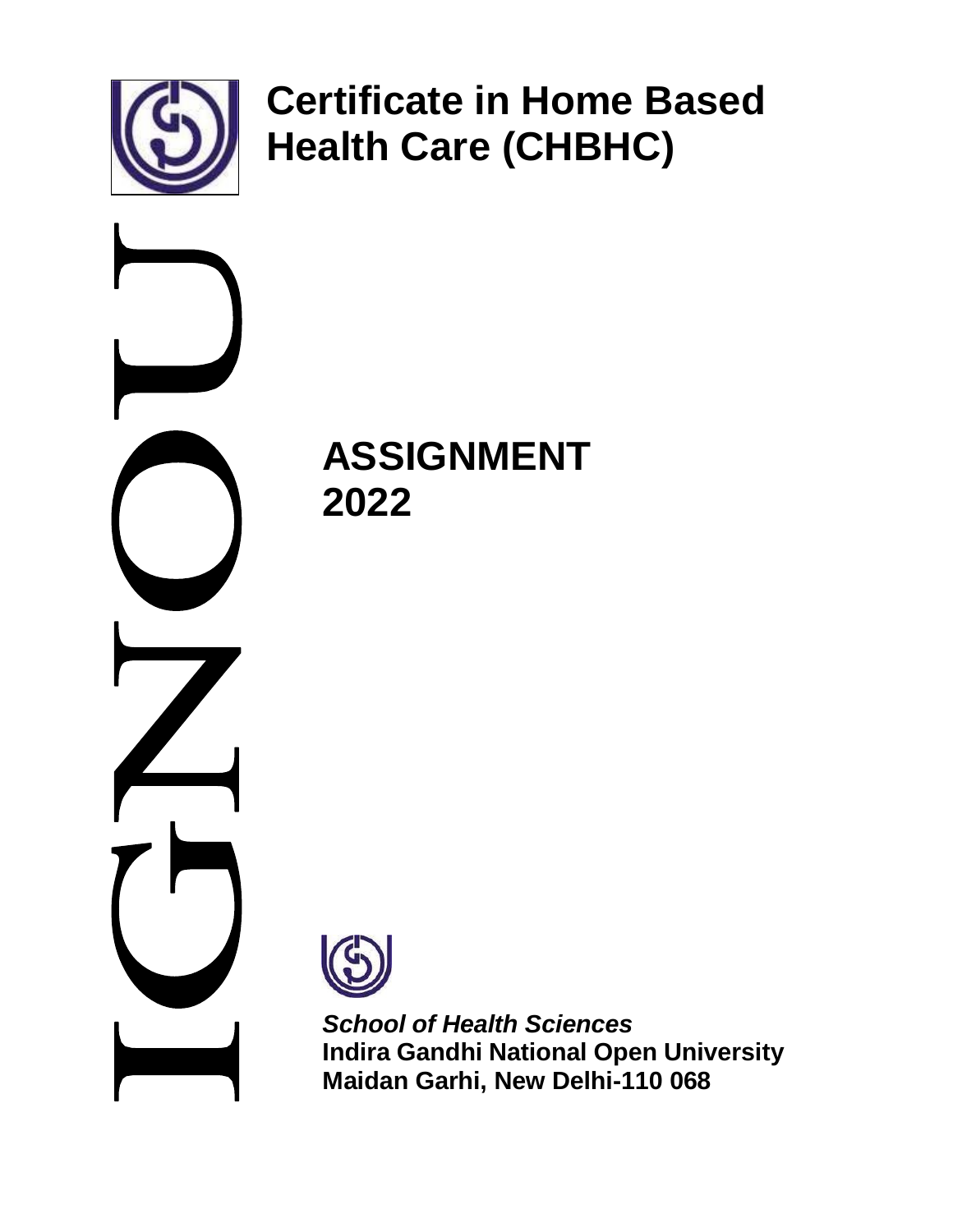#### **Please take note of the following points before writing your assignments:‐**

- Use only foolscap size paper for writing your responses. **Only handwritten assignments** will be accepted. Typed or printed copies of assignments will not be accepted.
- Tie all the pages after numbering them carefully.
- Write the question number with each answer.
- **All the questions are compulsory.**
- Every assignment will be evaluated out of a full mark of 100. Weightage is indicated in parenthesis against each question.

| <b>Course Code</b>     | <b>Enrollment No.</b> |
|------------------------|-----------------------|
| <b>Course Title</b>    | <b>Name</b>           |
| <b>Assignment Code</b> | <b>Address</b>        |
| <b>PSC</b>             |                       |

**Please submit the assignments to the Programme In‐charge of the Programme Study Centre allotted to you.**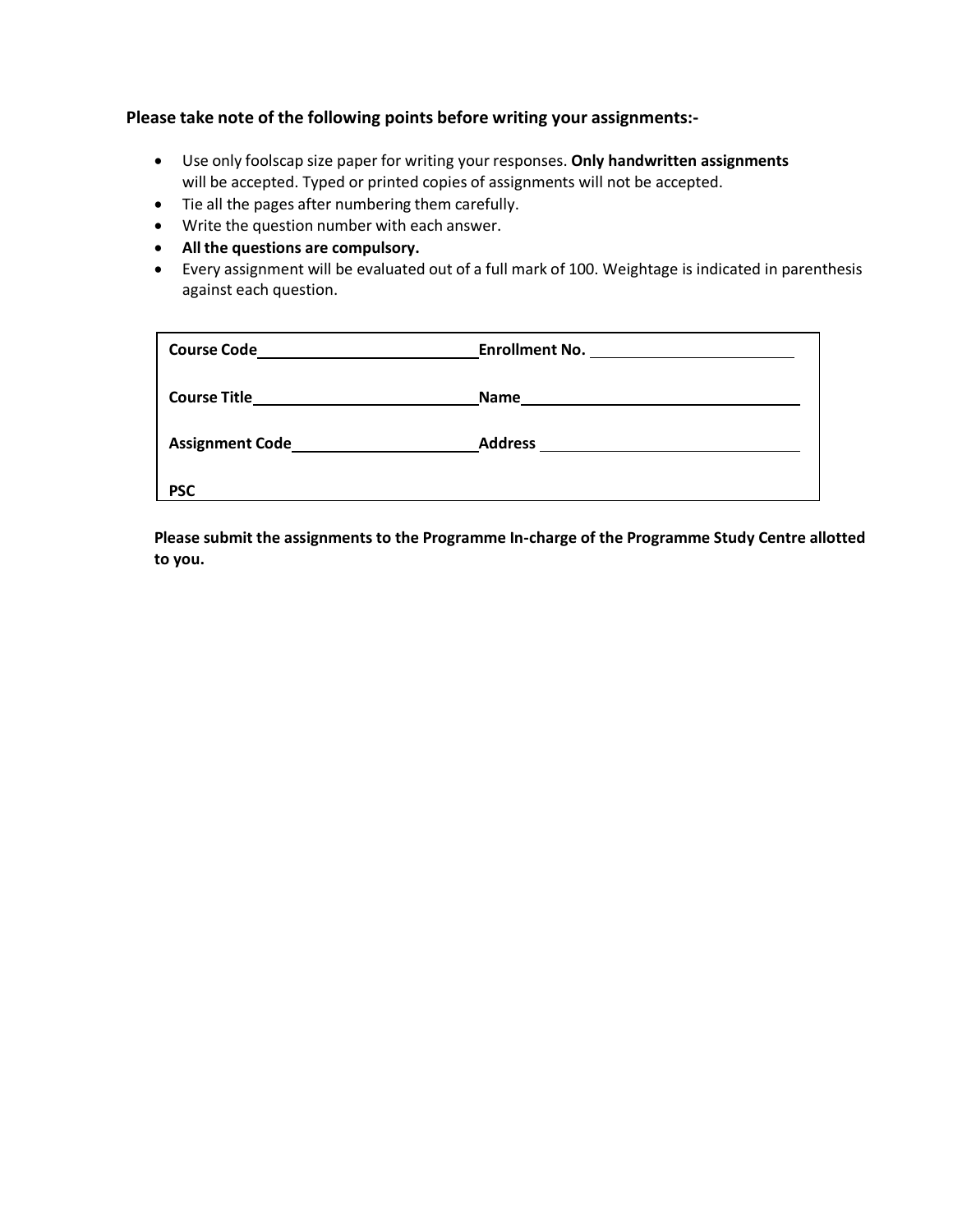## **Certificate in Home Based Health Care Assignment – TMA (Block – 1, 2, 3 and 4)**

**Programme Code: CHBHC Course Code: CNS - HC - 001 Maximum Marks: 100 Passing Marks: 50 Last date of Submission 31st May, 2022**

## **Note: - This assignment has three parts i.e. Part A, B and C**

Part A consists of four long answer questions, each carries 15 marks. Part B consists of three short answer questions, each carries 10 marks. Part C consists of four objective type questions, carries 10 marks in total.

## **Answer all the questions with examples wherever required You must take help from Practical Manual wherever required**

#### **Part A**

#### **Long Answer Questions:-**

- 1) a) Explain in your own words why it is important for patient to prevent him from catching infection from others
	- b) Discuss common methods of spread of infection and list general signs and symptoms which occurs due to infection
	- c) Highlight the meaning of the following terms : a) Sepsis b) Cross Infection c) Disinfection
	- **d)** Discuss your role as a home care provider to prevent and control spread of infection while taking care of patient at home /Community. Support your answers with suitable examples. **(2+4+3+6=15)**
- 2) a) Explain the structure and functions of cardio-vascular system . Draw diagram, label it.
	- b) While taking care of a patient with heart problems .List the conditions /problems observed by you. Compare the signs and symptoms given the block.
	- **c)** Discuss care of the patient with heart problems. **(5+5+5=15)**
- 3) a) Explain in your own words about well balanced diet including nutrients with their sources and functions.
	- b) Identify the deficiency diseases present in your patients and compare with that of given in your block.
	- c) Discuss your role in educating the general population about steps of healthy living.

**(5+4+6=15)**

- 4) a) Explain the meaning of Rehabilitation Care.
	- b) Discuss various types of Rehabilitation Care with the help of examples in different situations dealt by you as part of health team. List the Rehabilitation facilities available in your area.
	- c) Explain your role in Rehabilitation for patient and their family members

**(2+8+5=15)**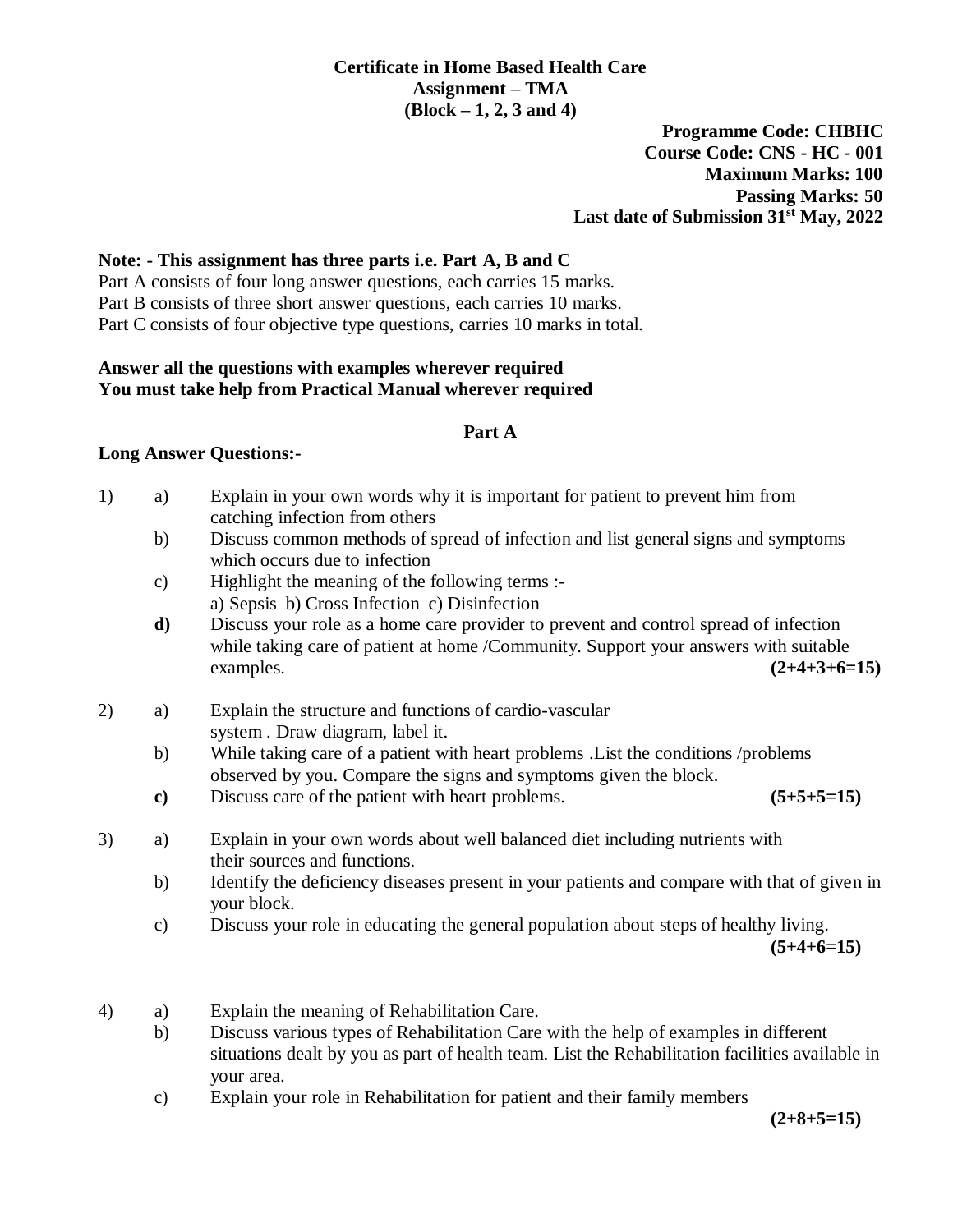#### **Short Answer Questions**

- 5) a) Explain the term ageing and discuss various factors which affect ageing process.
	- b) Discuss the principle of care of elderly at home.
	- c) Describe the points you would keep in mind while caring elderly person

**(2+1+3+4=10)**

- **6)** a) Discuss the care of back and pressure points in details .Support your answers with suitable examples while care to your patients in need of back care. Draw the diagram wherever required. **(10) (10)**
- 7) a) Explain the meaning of Palliative Care.
	- b) Explain signs of approaching death which you would observe in your patient.
	- c) State the rights of dying person.
	- d) Discuss the needs of dying person and how would you meet these needs, Support your answer with the help of examples. **(1+3+2+4=10)**

#### **Part C**

#### **8**) **Place a**  $(\Box)$  **against** the most appropriate answer given under each statement  $(\frac{1}{2} \times 5 = 2\frac{1}{2})$

- 1) In all of the following conditions plenty of fluids are given to patient **except**:
	- i) Kidney failure
	- ii) Indigestion /Diarrhea
	- iii) Constipation
	- iv) Fever
- 2) All of the following measures are required to be carried out in case of foreign object into the eye except:
	- i) Prevent person from rubbing his/her eyes.
	- ii) Ask the person to see upward if object is in upper eye lid .
	- iii) Ask the person to see down wards if object is in upper eye lid .
	- iv) Make the person sit in adequate light.
- 3) The most common and widely used route of administration of drugs is:
	- i) Injection.
	- ii) Sublingual
	- iii) Inhalation
	- iv) Oral
- **4)** Low- fat diet is required to manage all of the following conditions **except:**
	- i) Pancreatitis
	- ii) Cholecystitis
	- iii) Protein, Energy, Malnutrition
	- iv) Obesity
- **5)** All of the following are causes of Diabetes mellitus **except:**
	- i) Obesity
	- ii) Infection
	- iii) Hereditary
	- iv) Stress

#### **Part B**